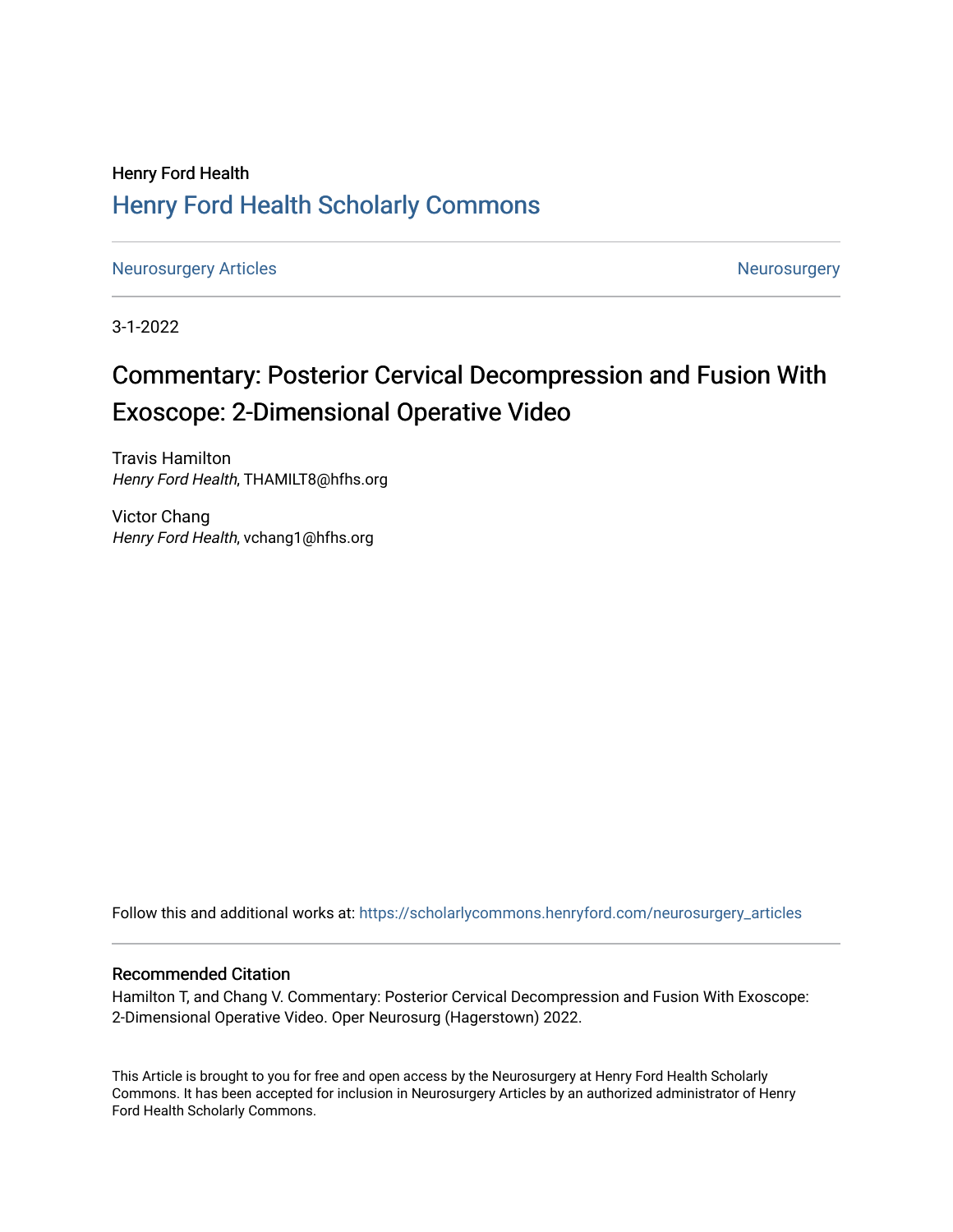## Commentary: Posterior Cervical Decompression and Fusion With Exoscope: 2-Dimensional Operative Video

The authors demonstrate the first video operative application of a 4K high-definition 3-dimensional (3D) exoscope for a multilevel posterior cervical decompression and fusion for a patient with multilevel spondylotic myelopathy.<sup>[1](#page-2-0)</sup> The authors highlighted the technical advantages of using the exoscope including a more ergonomic posture for the surgeon and greater visibility for teaching and operating room (OR) staff participation. The challenge of incorporating the exoscope in surgery is the adjustment period required for surgeons to adapt to an indirect operative field and the angulation of the camera to avoid collision, contamination, and obstructed field of view.

Microscopic-assisted surgery has been a standard adaptation to neurosurgical practice since the introduction of the operative microscope (OM) and loupe microscope in 1957 by Theodor Kurze.[2](#page-2-1) Telescope-based surgery has continued to evolve in most surgical disciplines over the past 2 to 3 decades although limited focal length and technical feasibility has constrained its applicability in neurosurgery. $3$  With the advancement of 3D capabilities and the integration of highquality video systems, the use of the exoscope has proven more useful in standard neurosurgical procedures. There has been a dramatic increase in publications involving the use of an intraoperative exoscope within the past several years, particularly in spine surgery. $4$ 

The principal advantage in shifting from loupe and OM to exoscope-assisted surgery is the preservation of an ergonomic posture, which reduces physical strain on the surgeon for long operative periods. However, the teleological drawback of adapting this into practice can include a fear of patient safety and change in OR setup and flow of procedure. When compared with the OM for both cranial and spine cases, surgeons rated the exoscope as noninferior for image quality and superior in comfort level, posture, and instrument handling.<sup>[5](#page-2-4)</sup> Siller et al.<sup>[6](#page-2-5)</sup> evaluated the use of the 4K 3D exoscope in anterior cervical and posterior lumbar cases, demonstrating similar outcomes when compared with a standard OM. A few benefits highlighted were the lack of excess occupied space provided by the exoscope and open visualization and participation of secondary assistants and scrub technicians. In addition, the authors reported no significant differences in operative time, intraoperative blood loss, and length of stay between the 2 intraoperative visualization modalities. Another advantage of the exoscope is that both the surgeon and assistants share the same 3D, "surgeon's eye" view compared with the standard OM, which usually restricts visual depth perception to the lead surgeon's binocular lens and projection to a two-dimensional screen. This can allow for active participation of both surgeons with reduced fear of iatrogenic injury because of lack of proper depth perception in procedural steps that obviate laterality.

A technical issue noted was the shorter operative focal length of some exoscope platforms (VITOM, 3-20 mm), which can introduce the possibility of obstructed view or collision with other operative instruments and surgeons. Other exoscope systems range in focal length between 200 and 650 mm while the OM is typically capable of a focal length between 200 and 400 mm but can be cumbersome and sometimes a challenge to work around.<sup>[7](#page-2-6)</sup> Another consideration is the optical capabilities of the platform when performing high acuity tasks such as the identification of active bleeding, rated as inferior with a non-4K exoscope projected on a smaller display screen compared with a standard OM.<sup>[5](#page-2-4)</sup> Other drawbacks include mixed reports on headaches, dizziness, and nausea associated with the use of polarized 3D glasses,  $4.7$  $4.7$  which may be associated with specific exoscope models.

Regarding the applicability specifically to posterior cervical cases, there are currently limited studies available that explicitly comment on the feasibility of the exoscope for multilevel posterior cervical decompression with fusions. Oertel et al.<sup>[5](#page-2-4)</sup> classified the experience of the exoscope with both cranial and spinal cases; however, no comments were made explicitly

### Travis Hamilton, MD Victor Chang, MD

Department of Neurosurgery, Henry Ford Hospital, Detroit, Michigan, USA

#### Correspondence:

Victor Chang, MD, Department of Neurosurgery, Henry Ford Hospital, 2799 W Grand Blvd, Detroit, MI 48202, USA. Email: [vchang1@hfhs.org](mailto:vchang1@hfhs.org)

Received, October 26, 2021. Accepted, October 29, 2021. Published Online, January 14, 2022.

© Congress of Neurological Surgeons 2022. All rights reserved.